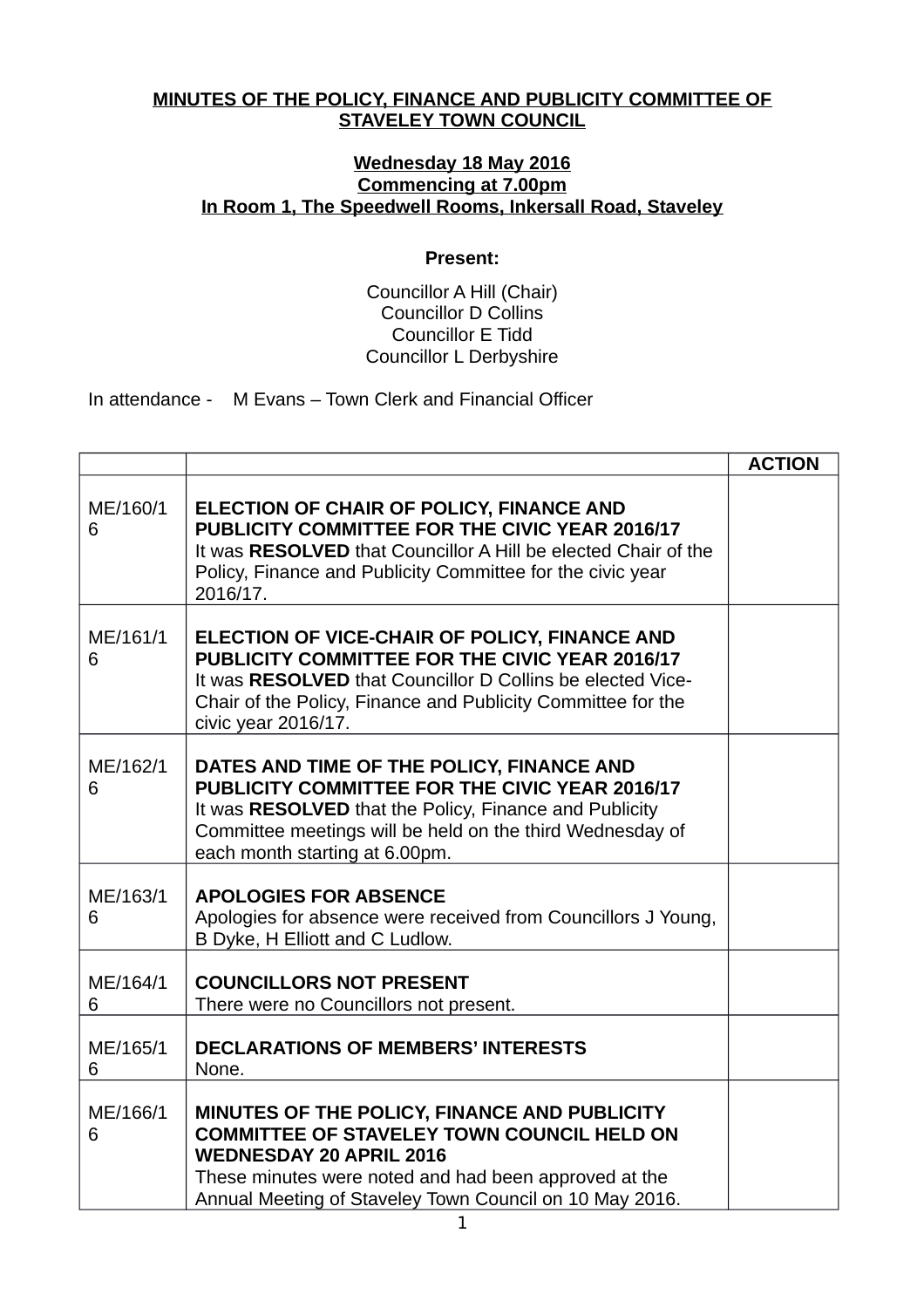| ME/167/1<br>6 | MATTERS ARISING FROM THE MINUTES OF THE POLICY,<br><b>FINANCE AND PUBLICITY COMMITTEE OF STAVELEY</b><br><b>TOWN COUNCIL HELD ON 20 APRIL 2016</b><br>There were no matters arising.                                                                                                                                                                                                                                                                                                                                                                                                                                                                                                                                                                                                                                                                                                                                                                                                                                                          |  |
|---------------|-----------------------------------------------------------------------------------------------------------------------------------------------------------------------------------------------------------------------------------------------------------------------------------------------------------------------------------------------------------------------------------------------------------------------------------------------------------------------------------------------------------------------------------------------------------------------------------------------------------------------------------------------------------------------------------------------------------------------------------------------------------------------------------------------------------------------------------------------------------------------------------------------------------------------------------------------------------------------------------------------------------------------------------------------|--|
| ME/168/1<br>6 | <b>BUDGET 2016/17</b><br>The Town Clerk and Financial Officer stated that regular budget<br>reports will start to be presented to this Committee from May<br>onwards.                                                                                                                                                                                                                                                                                                                                                                                                                                                                                                                                                                                                                                                                                                                                                                                                                                                                         |  |
| ME/169/1<br>6 | <b>FINANCIAL ISSUES</b><br>The Town Clerk and Financial Officer had commissioned a<br>review of gas and electricity prices at Staveley Hall and The<br>Stables. The broker, 'Get Solutions' had negotiated a series of<br>discounts.<br>It was <b>RESOLVED</b> that, for gas supplies, the Council agree to a<br>48 month contract with Yorkshire Gas and Power, securing an<br>annual saving of £6431, and for electricity, a 36 month contract<br>with Yorkshire Gas and Power, securing a £1504 annual<br>saving.<br>The Staveley Hall Bowling Club had written to request<br>sponsorship of £50 for their annual charity competition.<br>It was RESOLVED that the Council pay £50 towards the<br>trophies and the £50 agreed in 2015/16 which the Club have<br>not received.<br>A discussion was held about providing funding for a new<br>pavilion for the Bowls Club. It was agreed that the Town Clerk<br>and Financial Officer is to speak to the Club and to try and<br>secure a commitment that the Club will stay for a minimum of |  |
|               | three years if new facilities are provided. The Town Clerk and<br>Financial Officer will also check if planning permission is<br>required for the new pavilion.                                                                                                                                                                                                                                                                                                                                                                                                                                                                                                                                                                                                                                                                                                                                                                                                                                                                               |  |
| ME/170/1<br>6 | <b>HEART OF STAVELEY PROJECT</b><br>The Town Clerk and Financial Officer reported that the Hall will<br>be handed back to the Council during the first week in June.<br>The facility will be unoccupied until autumn 2016 when the new<br>managing agent takes over.                                                                                                                                                                                                                                                                                                                                                                                                                                                                                                                                                                                                                                                                                                                                                                          |  |
|               | Arrangements need to be made to secure the site and the Town<br>Clerk and Financial Officer will obtain a price from the company<br>currently providing security cover.                                                                                                                                                                                                                                                                                                                                                                                                                                                                                                                                                                                                                                                                                                                                                                                                                                                                       |  |
|               | In order to maintain the plant and equipment it was RESOLVED<br>that the quotation from Amptron Electrical Services be<br>accepted.                                                                                                                                                                                                                                                                                                                                                                                                                                                                                                                                                                                                                                                                                                                                                                                                                                                                                                           |  |
| ME/171/1<br>6 | <b>APPLICATIONS FOR FINANCIAL ASSISTANCE</b><br>There were no applications for financial assistance.                                                                                                                                                                                                                                                                                                                                                                                                                                                                                                                                                                                                                                                                                                                                                                                                                                                                                                                                          |  |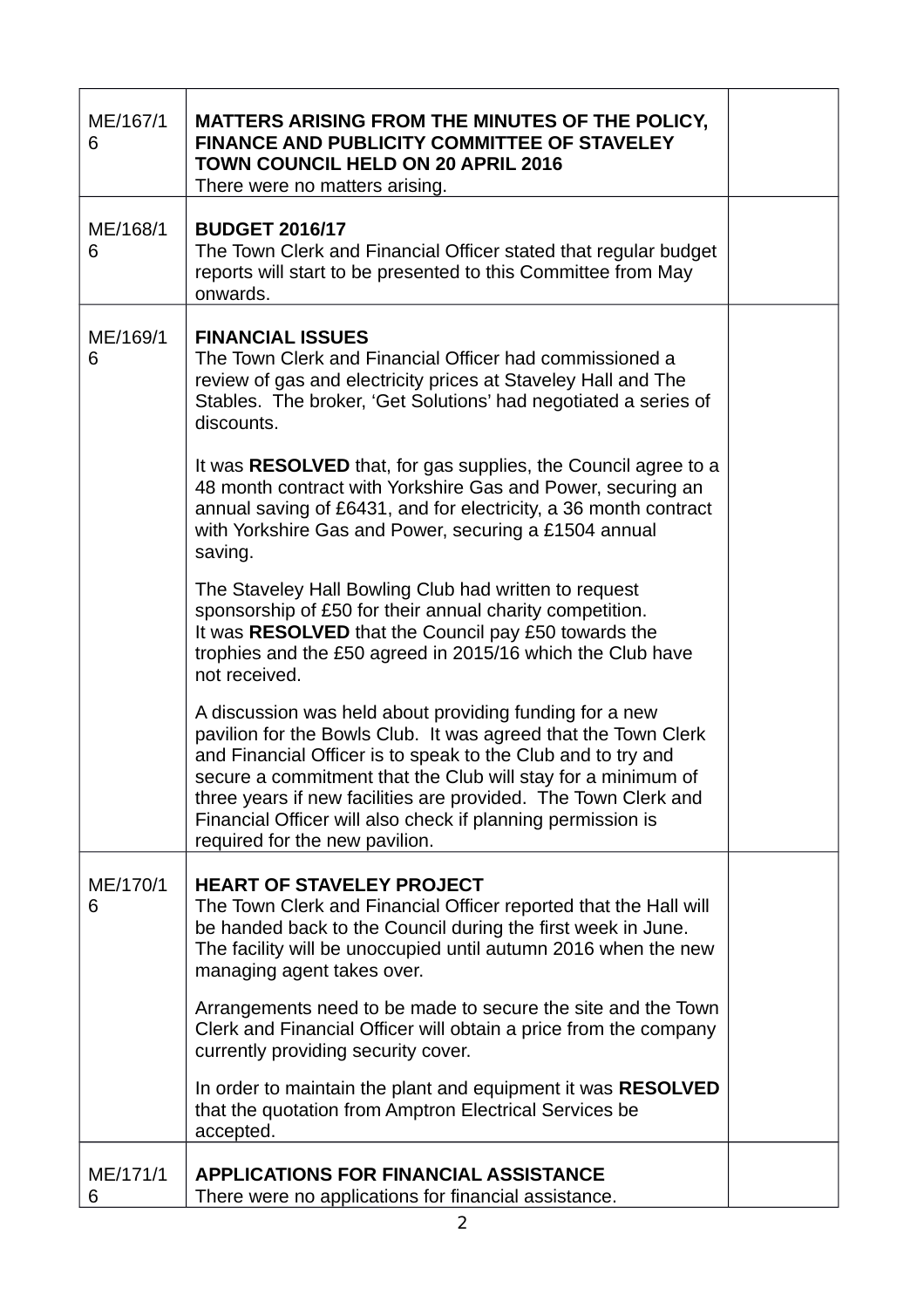| ME/172/1<br>6 | <b>ANNUAL RETURN 2015/16</b><br>The Town Clerk and Financial Officer tabled a draft copy of the<br>annual return 2015/16.<br>The meeting discussed Section 1 – Annual Governance<br>Statement, Section 2 - Accounting Statements and the section<br>completed by the Internal Auditor, John Marriott.<br>The meeting <b>RESOLVED</b> to recommend the annual return to                                                                                                                                 |  |
|---------------|--------------------------------------------------------------------------------------------------------------------------------------------------------------------------------------------------------------------------------------------------------------------------------------------------------------------------------------------------------------------------------------------------------------------------------------------------------------------------------------------------------|--|
| ME/173/1<br>6 | Council as drafted.<br><b>INTERNAL AUDIT REPORT</b><br>The internal audit report for 2015/16 was presented to the<br>meeting.<br>It was RESOLVED that the internal audit report be accepted.                                                                                                                                                                                                                                                                                                           |  |
| ME/174/1<br>6 | <b>ALLOTMENTS</b><br>The Town Clerk and Financial Officer gave an update on the<br>Barrow Hill allotments. Following receipt of the asbestos<br>survey it was now recommended that the soil be tested for<br>contamination.<br>It was <b>RESOLVED</b> that Broadlands be commissioned to<br>undertake the soil sampling at a cost of £1900.                                                                                                                                                            |  |
| ME/175/1<br>6 | <b>INSURANCE RENEWAL</b><br>The Town Clerk and Financial Officer presented a report setting<br>out the outcome of his recent renegotiations with the Council's<br>current insurance provider, Zurich.<br>Last year (2015/16) the Council's insurance cover cost<br>£10,119. Zurich have made improved offers for 2016/17 and:<br>It was RESOLVED that the Council accept Zurich's quotation of<br>£6946.52 per annum, for a three year contract with an option of<br>extending by a further two years. |  |
|               | <b>PART II - CONFIDENTIAL</b><br>PUBLIC BODIES (ADMISSION TO MEETINGS ACT) 1960                                                                                                                                                                                                                                                                                                                                                                                                                        |  |
|               | <b>RESOLVED -</b><br>That in view of the fact that publicity would be<br>prejudicial to the public interest by reason of<br>the confidential nature of the following matters,<br>the public and representatives of the press be<br>excluded from this meeting during the<br>discussion thereof.                                                                                                                                                                                                        |  |
| ME/176/1<br>6 | <b>STAFFING RESOURCES</b><br>Interviews are to be held on Thursday 19 May for the role of<br>permanent Administrator.                                                                                                                                                                                                                                                                                                                                                                                  |  |